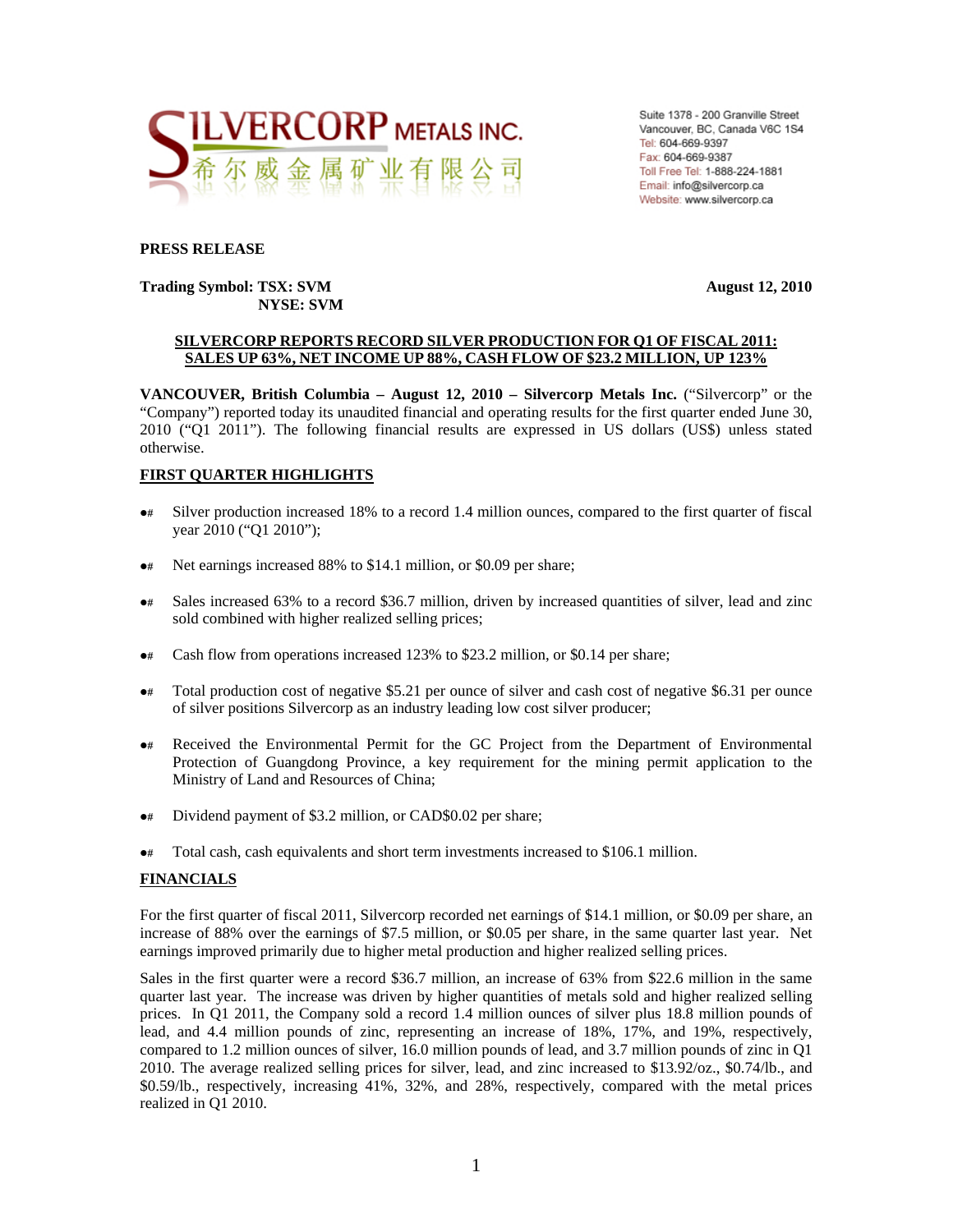Cost of sales for the quarter were \$10.2 million, representing a 73% increase as the Company mined 40% more and milled 66% more ores compared to the same quarter last year.

Gross profit margin for the quarter was 72%, slightly lower than the margin of 74% in the same quarter last year. Partially offset by higher realized selling prices, the decrease of gross margin was mainly due to overall head grade decreasing to 326.3g/t from 455.8g/t in the same quarter last year, as production of ores from HPG, LM and TLP mines, which have lower grades compared to the Ying Mine, increased.

Cash flow from operations for the first quarter was \$23.2 million, or \$0.14 per share, a 123% increase from \$10.4 million in the same quarter last year. The Company ended the quarter with \$106.1 million in cash and short term investments, up from \$94.7 million as at March 31, 2010.

#### **OPERATIONS**

Silvercorp mined 144,982 tonnes of ores in the first quarter, a 40% increase over 103,923 tonnes in the same period last year as production from the TLP, HPG, and LM mines grew as mine development progressed.

A total of 149,189 tonnes of ores were milled in the quarter, representing a 66% increase compared to 89,740 tonnes of ore milled in the same quarter last year. The new mill with 1,500 tpd capacity has been in full production during the quarter, while the old mill was partially in scheduled maintenance.

Consolidated total production cost per ounce of silver was negative \$5.21 and the cash cost per ounce of silver was negative \$6.31, representing a 21% and 24% improvement respectively, compared to the total production cost and cash production cost per ounce of silver of negative \$4.29 and negative \$5.09 respectively in same quarter last year. The improvement was mainly attributable to the increased by-product credits resulting from higher realized lead and zinc prices.

For the first quarter of fiscal year 2011, 83% of the Company's silver production was from the Ying Mine, (97% in Q1 2010) and the operational results for the past five quarters at the **Ying Mine** are summarized as follows:

|                                                         | Q1 2011<br>$30 - Jun-10$ | O <sub>4</sub> 2010<br>31-Mar-10 | O3 2010<br>31-Dec-09 | O <sub>2</sub> 2010<br>$30-Sep-09$ | Q1 2010<br>30-Jun-09 |
|---------------------------------------------------------|--------------------------|----------------------------------|----------------------|------------------------------------|----------------------|
| <b>Ores Mined</b> (tonne)                               |                          |                                  |                      |                                    |                      |
| <b>Direct Smelting Ores</b> (tonne)                     | 3,339                    | 2,418                            | 3,357                | 3,550                              | 3,773                |
| Ores to be milled (tonne)                               | 79,873                   | 54,174                           | 82,711               | 79,713                             | 82,475               |
|                                                         | 83,212                   | 56,592                           | 86,068               | 83,263                             | 86,248               |
| <b>Run of Mine Ores (tonne)</b>                         |                          |                                  |                      |                                    |                      |
| <b>Direct Smelting Ores (tonne)</b>                     | 3,339                    | 2,418                            | 3,357                | 3,550                              | 3,773                |
| <b>Ores Milled</b> (tonne)                              | 81,898                   | 70,214                           | 70,776               | 80,657                             | 77,330               |
|                                                         | 85,237                   | 72,632                           | 74,133               | 84,207                             | 81,103               |
| Mining costs per tonne of ore mined $(\$)$              | 55.10                    | 57.50                            | 56.90                | 54.71                              | 52.70                |
| Cash Mining Cost per tonne of ore mined $(\$)$          | 43.83                    | 45.60                            | 45.75                | 46.16                              | 42.27                |
| Non Cash Mining Cost per tonne of ore mined $(\hat{S})$ | 11.27                    | 11.84                            | 11.15                | 8.55                               | 10.43                |
| Unit Shipping Costs $(\$)$                              | 3.71                     | 3.72                             | 3.60                 | 3.45                               | 3.55                 |
| Milling Costs per tonne of ore milled $(\$)$            | 13.66                    | 11.63                            | 11.48                | 10.16                              | 11.74                |
| Cash Milling Cost per tonne of ore milled $(\$)$        | 12.03                    | 10.23                            | 10.45                | 9.19                               | 10.84                |
| Non Cash Milling cost per tonne of ore milled $(\$)$    | 1.62                     | 1.39                             | 1.02                 | 0.96                               | 0.90                 |
| <b>Average Production Cost</b>                          |                          |                                  |                      |                                    |                      |
| <b>Silver</b> ( $$ per ounce$ )                         | 3.05                     | 3.37                             | 2.58                 | 2.53                               | 2.52                 |
| <b>Gold</b> ( $$per ounce$ )                            | 163.66                   | 172.29                           | 83.44                | 110.57                             | 114.46               |
| <b>Lead</b> ( $$per pound$ )                            | 0.16                     | 0.20                             | 0.15                 | 0.16                               | 0.14                 |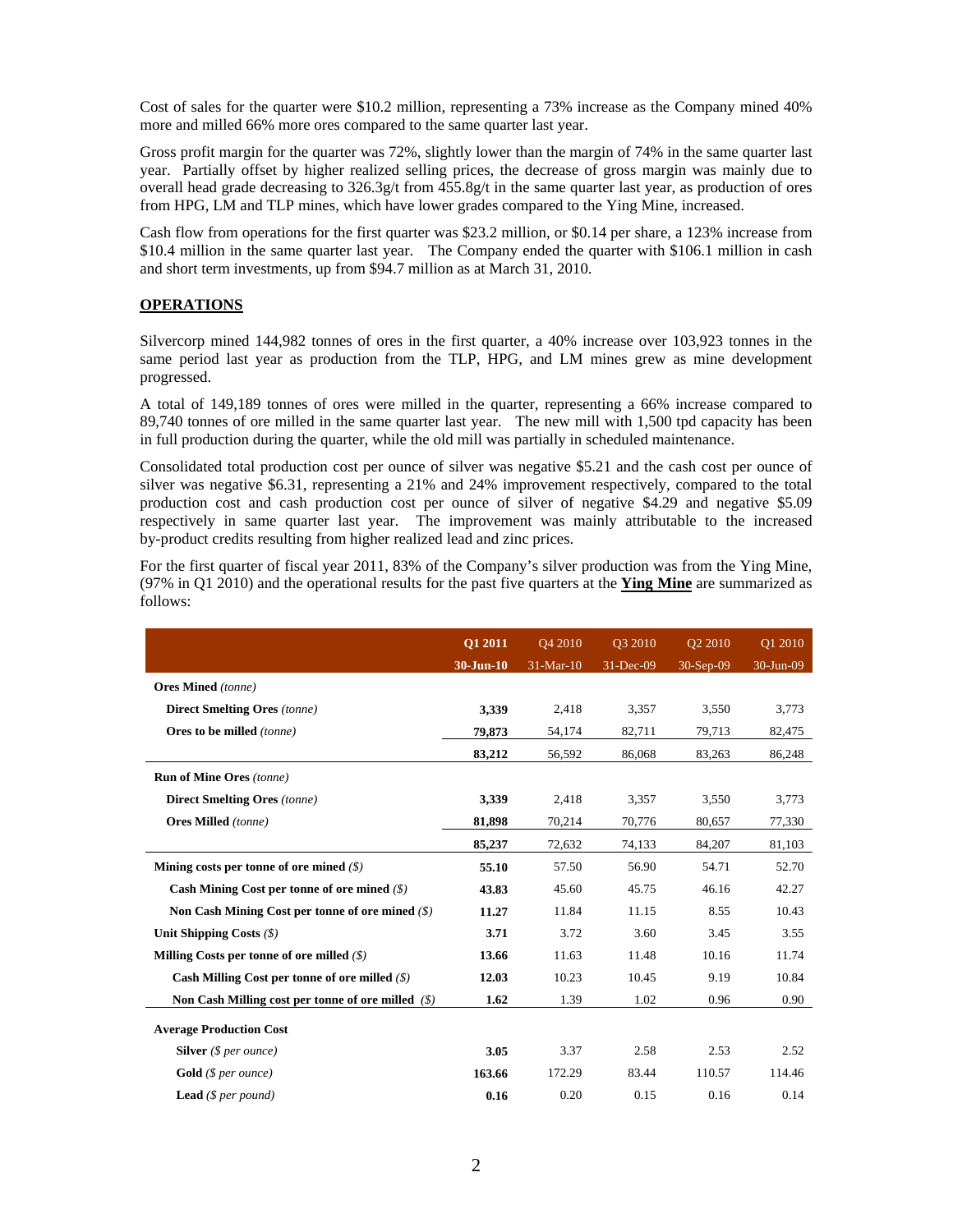| <b>Zinc</b> ( $$per pound$ )                                             | 0.13   | 0.17   | 0.13   | 0.12   | 0.12   |
|--------------------------------------------------------------------------|--------|--------|--------|--------|--------|
| Total Production Cost per ounce of Silver (\$)                           | (5.83) | (6.14) | (7.47) | (5.51) | (4.19) |
| Total Cash Cost per ounce of Silver $(\$)$                               | (6.80) | (7.26) | (8.36) | (6.24) | (5.00) |
| <b>Total Recovery of the Run of Mine Ores</b>                            |        |        |        |        |        |
| Silver $(%$                                                              | 91.7   | 91.8   | 91.0   | 92.8   | 93.3   |
| Lead $(%$                                                                | 96.4   | 96.3   | 95.8   | 96.6   | 96.5   |
| Zinc $(\% )$                                                             | 69.2   | 67.5   | 76.0   | 71.2   | 76.3   |
| <b>Head Grade of Run of Mine Ores</b>                                    |        |        |        |        |        |
| Silver (gram/tonne)                                                      | 470.5  | 429.3  | 488.5  | 452.5  | 488.1  |
| Lead $(%$                                                                | 8.1    | 7.6    | 9.0    | 8.1    | 9.1    |
| Zinc $(%$                                                                | 2.8    | 2.8    | 3.4    | 3.0    | 3.1    |
| <b>Metal Sales</b>                                                       |        |        |        |        |        |
| <b>Silver</b> (in thousands of ounce)                                    | 1,147  | 836    | 1,086  | 1,107  | 1,134  |
| <b>Gold</b> (in thousands of ounce)                                      | 0.5    | 0.3    | 0.2    | 0.1    | 0.1    |
| <b>Lead</b> (in thousands of pound)                                      | 14,230 | 11,097 | 14,327 | 14,084 | 15,017 |
| <b>Zinc</b> (in thousands of pound)                                      | 3,605  | 2,747  | 4,038  | 3,707  | 3,579  |
| <b>Metals Sales</b>                                                      |        |        |        |        |        |
| <b>Silver</b> ('000\$)                                                   | 15,956 | 11,024 | 14,094 | 12,178 | 11,228 |
| Gold ('000\$)                                                            | 373    | 186    | 84     | 48     | 58     |
| Lead $(000\$                                                             | 10,583 | 8,645  | 10,917 | 9,546  | 8,489  |
| Zinc $(000\$                                                             | 2,098  | 1,850  | 2,618  | 1,974  | 1,652  |
|                                                                          | 29,010 | 21,705 | 27,713 | 23,746 | 21,427 |
| <b>Average Selling Price, Net of Value Added Tax and Smelter Charges</b> |        |        |        |        |        |
| Silver $(§ per ounce)$                                                   | 13.91  | 13.19  | 12.98  | 11.00  | 9.90   |
| Gold (\$ per ounce)                                                      | 745.52 | 673.91 | 420.00 | 480.00 | 450.03 |
| <b>Lead</b> ( $$per pound$ )                                             | 0.74   | 0.78   | 0.76   | 0.68   | 0.57   |
| <b>Zinc</b> ( $$per pound$ )                                             | 0.58   | 0.67   | 0.65   | 0.53   | 0.46   |

#### **OUTLOOK FOR FISCAL YEAR 2011**

#### *Ying Mining District, Henan Province, China*

As of date of this news release, the recovery work from the July 24, 2010 flood is substantially completed. Mining operations at the Ying Mine resumed on August 2, 2010. Operations at the TLP and LM mines also resumed a couple days ago, while HPG mine will resume in one week. Still, due to the temporary production suspension caused by this flood, Silvercorp revised its Q2 2011 production estimates to 1.2 million ounces, 10% lower than previous forecast. The Company, however, maintains its previous outlook for the overall fiscal year 2011. The production plan for 2011 remains approximately 500,000 tonnes of ore at grades of 360 g/t silver, 8% lead and 1.2% zinc, yielding 5.3 million ounces of silver, 83.7 million pounds of lead and 10.3 million pounds of zinc.

Using the average metal prices in Q1 2011 and the above projected production figures, the Company's mining operations in fiscal 2011 are expected to generate revenues of over \$140 million. Capital expenditures for fiscal 2011 are budged at \$13 million at the Ying Mining District -- including \$7 million for the Ying mine, \$4 million for the TLP mine and \$2 million for the HPG and LM mines.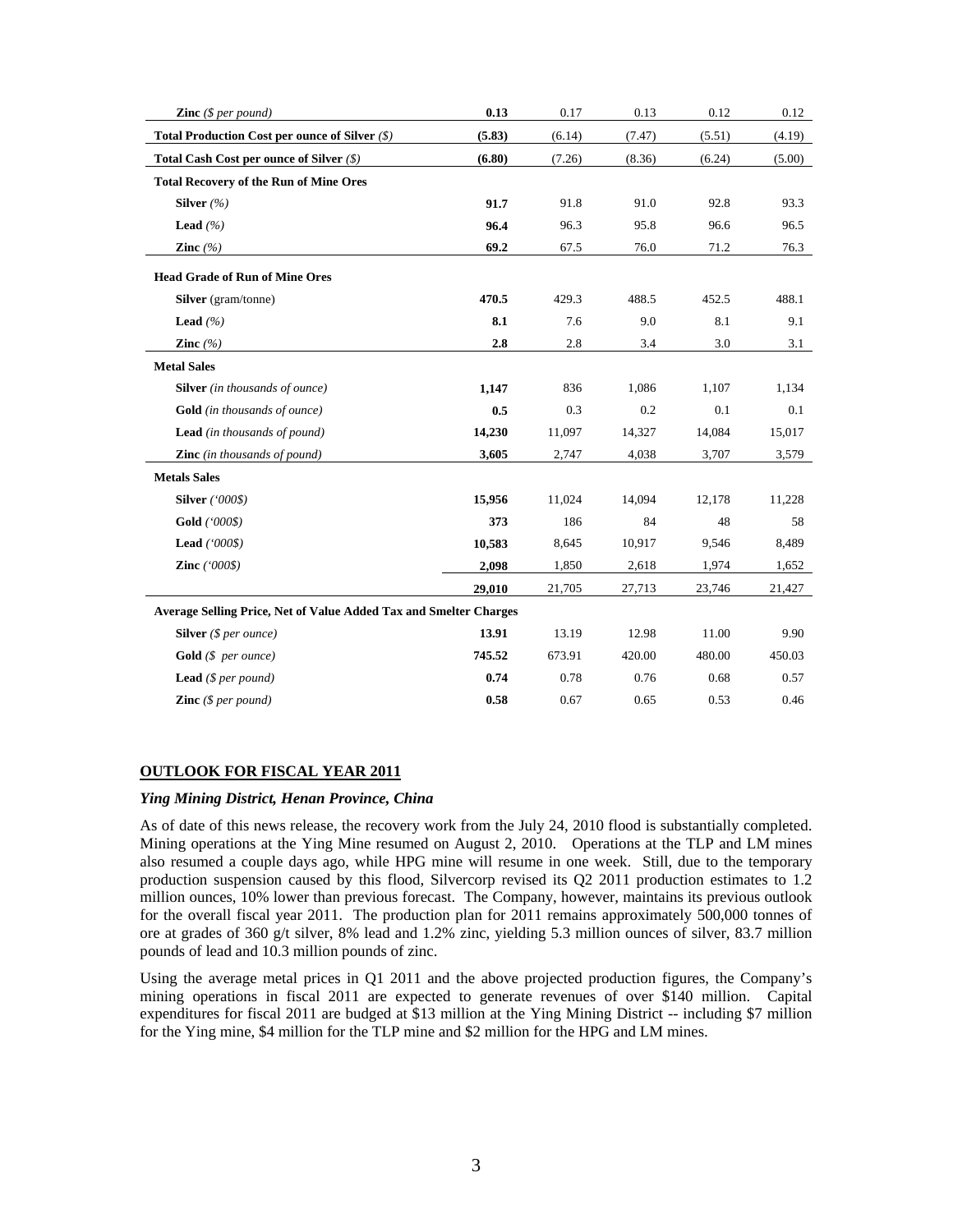#### *GC Project, Guangdong Province, China*

At the GC Project in Guangdong Province, China, Silvercorp submitted a mining permit application to MOLAR, which has accepted the application along with all supporting documents. The Company expects to receive the mining permit in October, 2010. Once the GC mining permit is granted, the Company plans to commence the construction phase for a 1,500 tpd mine and mill operation.

#### *Silvertip Project, British Columbia, Canada*

Within the next 12 months, the Company intends to complete the studies required for the submission of a B.C. Small Mine Permit application for a mining operation with an annual capacity of up to 75,000 tonnes. The Small Mine Permit will allow Silvercorp to commence early production, focusing on higher grade  $(>1,000 \text{ g/t}$  silver equivalent) ore zones that can be accessed from existing tunnels. Expected cash flows from the small mining operation will then help finance further exploration to expand both the resource and future mine operations. This is similar to the method used to develop the Ying silver camp.

The Company's first step will be to obtain the necessary permits to de-water the existing underground workings, which is expected to take approximately six months. Once the necessary permits are obtained, and the dewatering occurs, an underground exploration program, including bulk sampling, exploration drilling and a geotechnical assessment will be carried out.

A surface drill program will be carried out this summer where previous drill holes have intercepted extensive mineralized zones that were not included in the 2010 resource estimation as the drill holes were too widely spaced. Furthermore, several geophysical and geochemical anomalies located within 5 kilometers of the existing resource areas along the same shale-limestone contact zone previously identified as hosting high-grade mineralization will also be drill tested. The total capital expenditure budget for calendar year 2010 at the Silvertip project will be approximately \$4-5 million.

#### *Future Acquisitions*

Silvercorp continues to pursue future growth opportunities by carrying out aggressive exploration programs within existing exploration and mining permit areas at its projects in addition to continually seeking out acquisitions projects in China and other jurisdictions.

#### **CONFERENCE CALL AND WEBCAST INFORMATION**

A conference call and live audio webcast to discuss these results is scheduled as follows:

| Date:                                                  | Friday, August 13, 2010                                |
|--------------------------------------------------------|--------------------------------------------------------|
| Time:                                                  | $8:00$ am PT $(11:00$ am ET)                           |
| Dial-In Number:                                        | 1-612-234-9959                                         |
| Live audio webcast:                                    | www.silvercorp.ca (click on the link on the home page) |
| Playback webcast can be accessed at: www.silvercorp.ca |                                                        |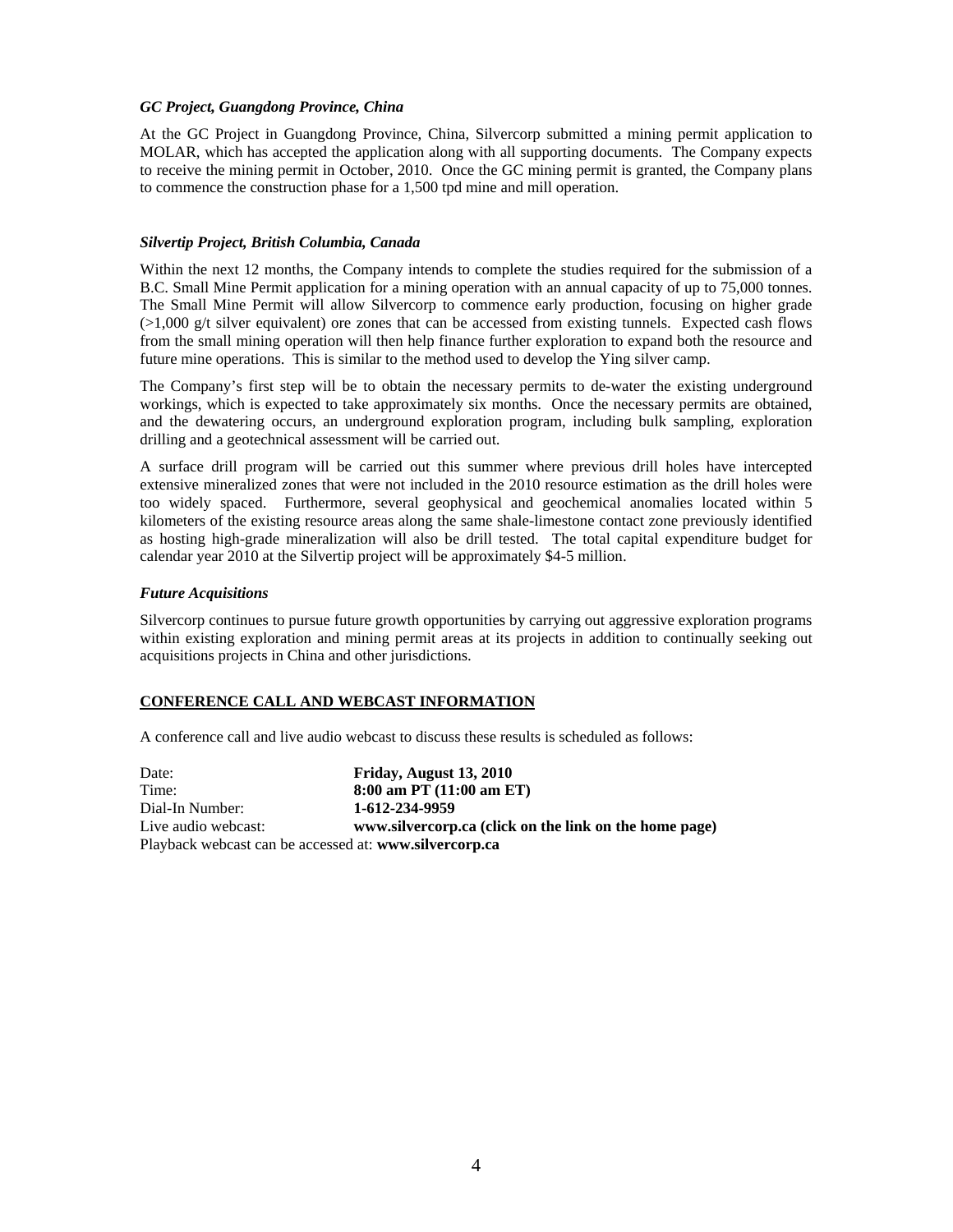#### **FILING OF FINAL BASE SHELF PROSPECTUS**

Further to its news release of July 30, 2010, Silvercorp has filed a final short form base shelf prospectus with the securities commissions in each of the provinces of Canada, except Quebec, and a corresponding amendment to its registration statement with the United States Securities and Exchange Commission. These filings will allow the Company to make offerings of debt securities ("Debt Securities"), common shares ("Common Shares"), warrants to purchase Common Shares and warrants to purchase Debt Securities (the "Warrants"), or subscription receipts which entitle the holder to receive upon satisfaction of certain release conditions, and for no additional consideration, Common Shares, Warrants or Debt Securities of the Company or any combination thereof ("Subscription Receipts"), (all of the foregoing, collectively, the "Securities") or any combination thereof up to an aggregate initial offering price of US\$120,000,000 during the 25-month period that the final short form base shelf prospectus, including any amendments thereto, remains effective. Securities may be offered separately or together, in amounts, at prices and on terms to be determined based on market conditions at the time of sale and set forth in an accompanying shelf prospectus supplement and, subject to applicable regulations, may include 'at-themarket' transactions, private placements, public offerings or strategic investments.

Unless otherwise specified in a prospectus supplement, the net proceeds from the sale of the Securities will be used for general corporate purposes, including funding potential future acquisitions and capital expenditures. Each prospectus supplement will contain specific information concerning the use of proceeds from that sale of Securities.

A registration statement relating to these Securities has also been filed with the United States Securities and Exchange Commission but has not yet become effective. These Securities may not be sold nor may offers to buy be accepted prior to the time the registration statement becomes effective. This news release shall not constitute an offer to sell or the solicitation of an offer to buy, nor shall there be any sale of these Securities in any jurisdiction in which such offer, solicitation or sale would be unlawful prior to the registration or qualification under the securities laws of any such jurisdiction.

A copy of the final short form base shelf prospectus may be obtained from the Company's Corporate Secretary by emailing investor@silvercorp.ca or directing a request to Silvercorp at Suite 1376 - 200 Granville Street, Vancouver, British Columbia, Canada, V6C 1S4, Telephone 1-888-224-1881, Attn: Corporate Secretary, or can be found on SEDAR at www.sedar.com and EDGAR at www.sec.gov.

#### **About Silvercorp Metals Inc.**

Silvercorp Metals Inc. is engaged in the acquisition, exploration, development and mining of high-grade silver-related mineral properties in China and Canada. Silvercorp is the largest primary silver producer in China through the operation and development of four silver-lead-zinc mines at the highly profitable Ying Mining Camp in the Henan Province of China. The company is also applying for a mining permit at the GC property in the Guangdong Province to establish a second base for production in China. Additionally, Silvercorp recently acquired the Silvertip project in northern British Columbia, Canada, as an additional platform for growth and geographic diversification. The Company's shares are traded on the New York Stock Exchange and Toronto Stock Exchange and are included as a component of the S&P/TSX Composite and the S&P/TSX Global Mining Indexes.

**For further information:** SILVERCORP METALS INC., Rui Feng, Chairman & CEO and Lorne Waldman, Corporate Secretary, Phone: (604) 669-9397, Fax: (604) 669-9387, Toll Free 1(888) 224-1881, Email: info@silvercorp.ca, Website: www.silvercorp.ca.

#### **CAUTIONARY DISCLAIMER -- FORWARD LOOKING STATEMENTS**

Certain of the statements and information in this press release constitute "forward-looking statements" within the meaning of the United States Private Securities Litigation Reform Act of 1995 and "forward-looking information" within the meaning of applicable Canadian provincial securities laws. Any statements or information that express or involve discussions with respect to predictions, expectations, beliefs, plans, projections, objectives, assumptions or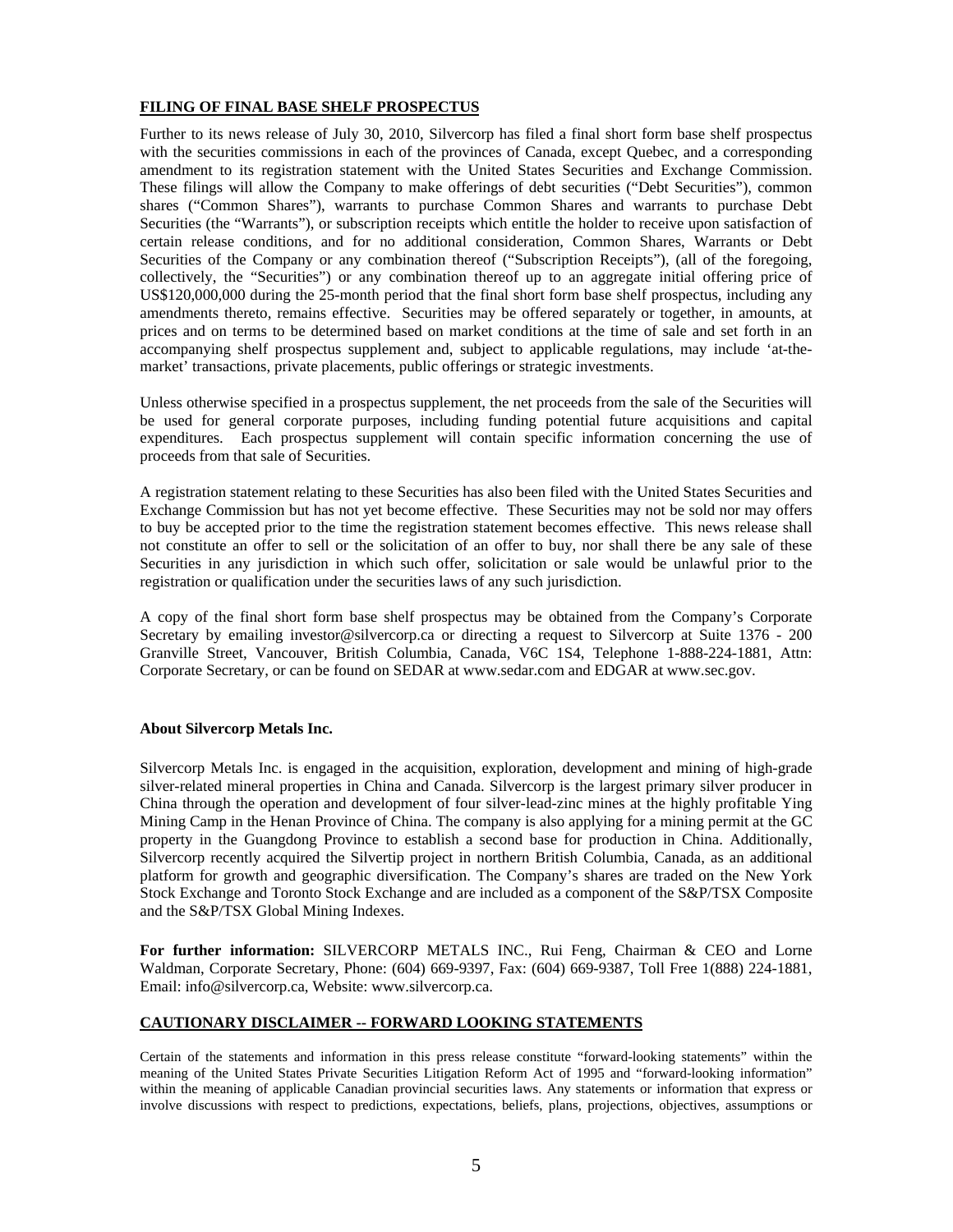future events or performance (often, but not always, using words or phrases such as "expects", "is expected", "anticipates", "believes", "plans", "projects", "estimates", "assumes", "intends", "strategies", "targets", "goals", "forecasts", "objectives", "budgets", "schedules", "potential" or variations thereof or stating that certain actions, events or results "may", "could", "would", "might" or "will" be taken, occur or be achieved, or the negative of any of these terms and similar expressions) are not statements of historical fact and may be forward-looking statements or information. Forward-looking statements or information relate to, among other things: the price of silver and other metals; the accuracy of mineral resource and mineral reserve estimates at the Company's material properties; the sufficiency of the Company's capital to finance the Company's operations; estimates of the Company's revenues and capital expenditures; estimated production from the Company's mines in the Ying Mining District; timing of receipt of permits and regulatory approvals; availability of funds from production to finance the Company's operations; and access to and availability of funding for future construction, use of proceeds form any financing and development of the Company's properties.

Forward-looking statements or information are subject to a variety of known and unknown risks, uncertainties and other factors that could cause actual events or results to differ from those reflected in the forward-looking statements or information, including, without limitation, risks relating to: fluctuating commodity prices; calculation of resources, reserves and mineralization and precious and base metal recovery; interpretations and assumptions of mineral resource and mineral reserve estimates; exploration and development programs; feasibility and engineering reports; permits and licences; title to properties; First Nations title claims and rights; property interests; joint venture partners; acquisition of commercially mineable mineral rights; financing; recent market events and conditions; economic factors affecting the Company; timing, estimated amount, capital and operating expenditures and economic returns of future production; integration of future acquisitions into the Company's existing operations; competition; operations and political conditions; regulatory environment in China and Canada; environmental risks; foreign exchange rate fluctuations; insurance; risks and hazards of mining operations; key personnel; conflicts of interest; dependence on management; internal control over financial reporting as per the requirements of the Sarbanes-Oxley Act; and bringing actions and enforcing judgments under U.S. securities laws.

This list is not exhaustive of the factors that may affect any of the Company's forward-looking statements or information. Forward-looking statements or information are statements about the future and are inherently uncertain, and actual achievements of the Company or other future events or conditions may differ materially from those reflected in the forward-looking statements or information due to a variety of risks, uncertainties and other factors, including, without limitation, those referred to in the Company's Annual Information Form for the year ended March 31, 2010 under the heading "Risk Factors". Although the Company has attempted to identify important factors that could cause actual results to differ materially, there may be other factors that cause results not to be as anticipated, estimated, described or intended. Accordingly, readers should not place undue reliance on forward-looking statements or information.

The Company's forward-looking statements and information are based on the assumptions, beliefs, expectations and opinions of management as of the date of this press release, and other than as required by applicable securities laws, the Company does not assume any obligation to update forward-looking statements and information if circumstances or management's assumptions, beliefs, expectations or opinions should change, or changes in any other events affecting such statements or information. For the reasons set forth above, investors should not place undue reliance on forwardlooking statements and information.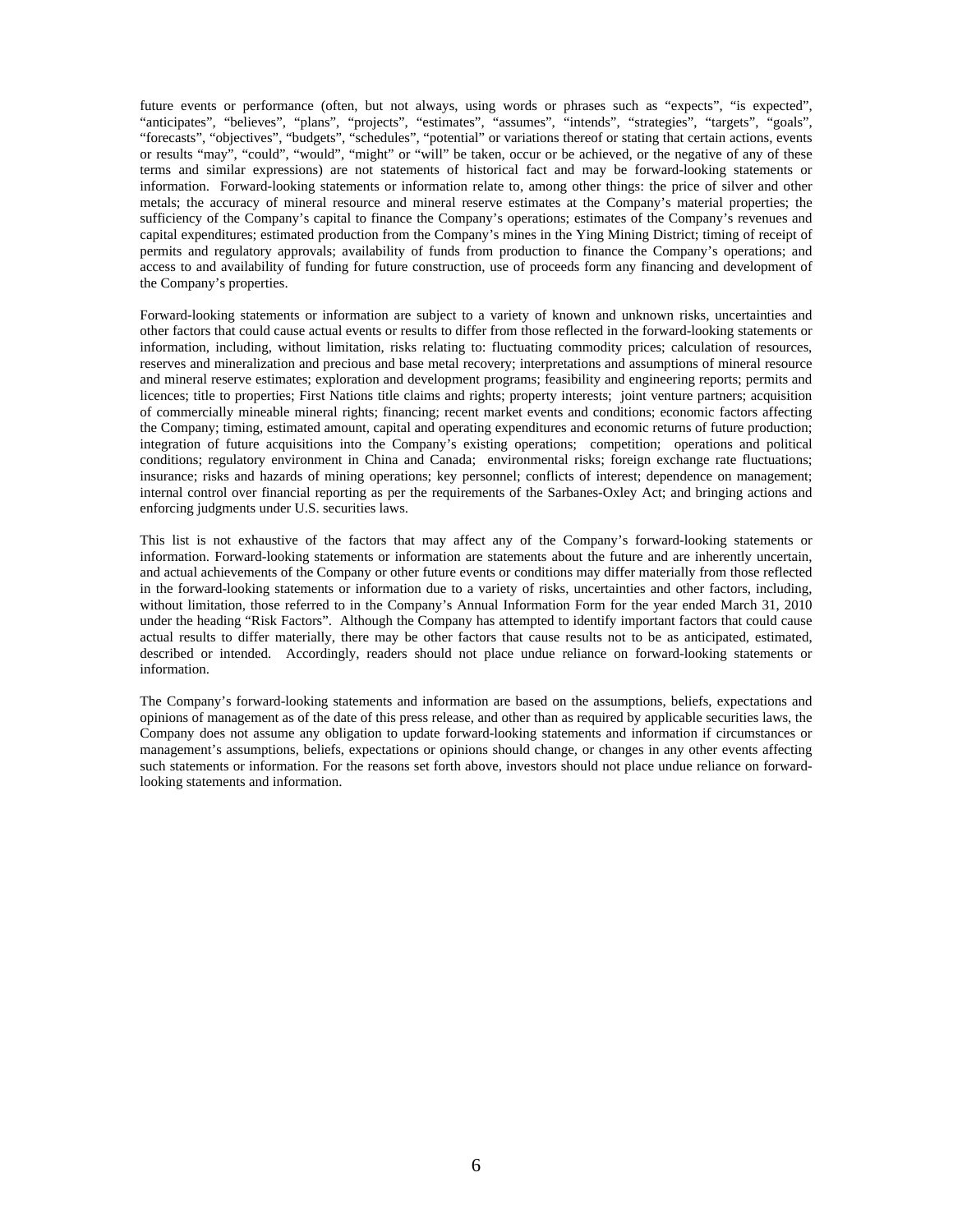### **Consolidated Balance Sheets - Unaudited**

*(Expressed in thousands of U.S. dollars)*

|                                                 | June 30, 2010 | March 31, 2010 |
|-------------------------------------------------|---------------|----------------|
| <b>ASSETS</b>                                   |               |                |
| <b>Current Assets</b>                           |               |                |
| Cash and cash equivalents                       | \$<br>47,496  | \$<br>50.618   |
| Short term investments                          | 58,590        | 44,041         |
| Amounts receivable, prepaids and deposits       | 2,404         | 2,474          |
| Inventories                                     | 2,714         | 3,175          |
| Current portion of future income tax assets     | 96            | 112            |
| Amounts due from related parties                | 149           | 138            |
|                                                 | 111,449       | 100,558        |
| Long term prepaids and deposits                 | 830           | 505            |
| Long term investments                           | 14,224        | 14,838         |
| <b>Restricted cash</b>                          | 75            | 78             |
| <b>Plant and equipment</b>                      | 29,295        | 29.024         |
| <b>Mineral rights and properties</b>            | 135,075       | 133,248        |
| <b>Future income tax assets</b>                 | 690           | 1,203          |
|                                                 | \$<br>291,638 | \$<br>279,454  |
| <b>LIABILITIES</b>                              |               |                |
| <b>Current Liabilities</b>                      |               |                |
| Accounts payable and accrued liabilities        | \$<br>11,478  | \$<br>7,504    |
| Deposits received                               | 3,370         | 6,737          |
| Bank loan and notes payable                     |               | 1,465          |
| Current portion of asset retirement obligations | 298           | 292            |
| Dividends payable                               | 3,109         | 3,238          |
| Income tax payable                              | 2,030         | 1,658          |
|                                                 | 20,285        | 20,894         |
| <b>Future income tax liabilities</b>            | 19,602        | 19,475         |
| <b>Asset retirement obligations</b>             | 2,408         | 2,357          |
|                                                 | 42,295        | 42,726         |
| Non-controlling interest                        | 26,460        | 21,738         |
| <b>SHAREHOLDERS' EQUITY</b>                     |               |                |
| Share capital                                   | 148,805       | 145,722        |
| <b>Contributed surplus</b>                      | 4,559         | 4,702          |
| <b>Reserves</b>                                 | 31,893        | 31,893         |
| Accumulated other comprehensive income          | 8,871         | 14,910         |
| <b>Retained earnings</b>                        | 28,755        | 17,763         |
|                                                 | 222,883       | 214,990        |
|                                                 | \$<br>291,638 | \$<br>279,454  |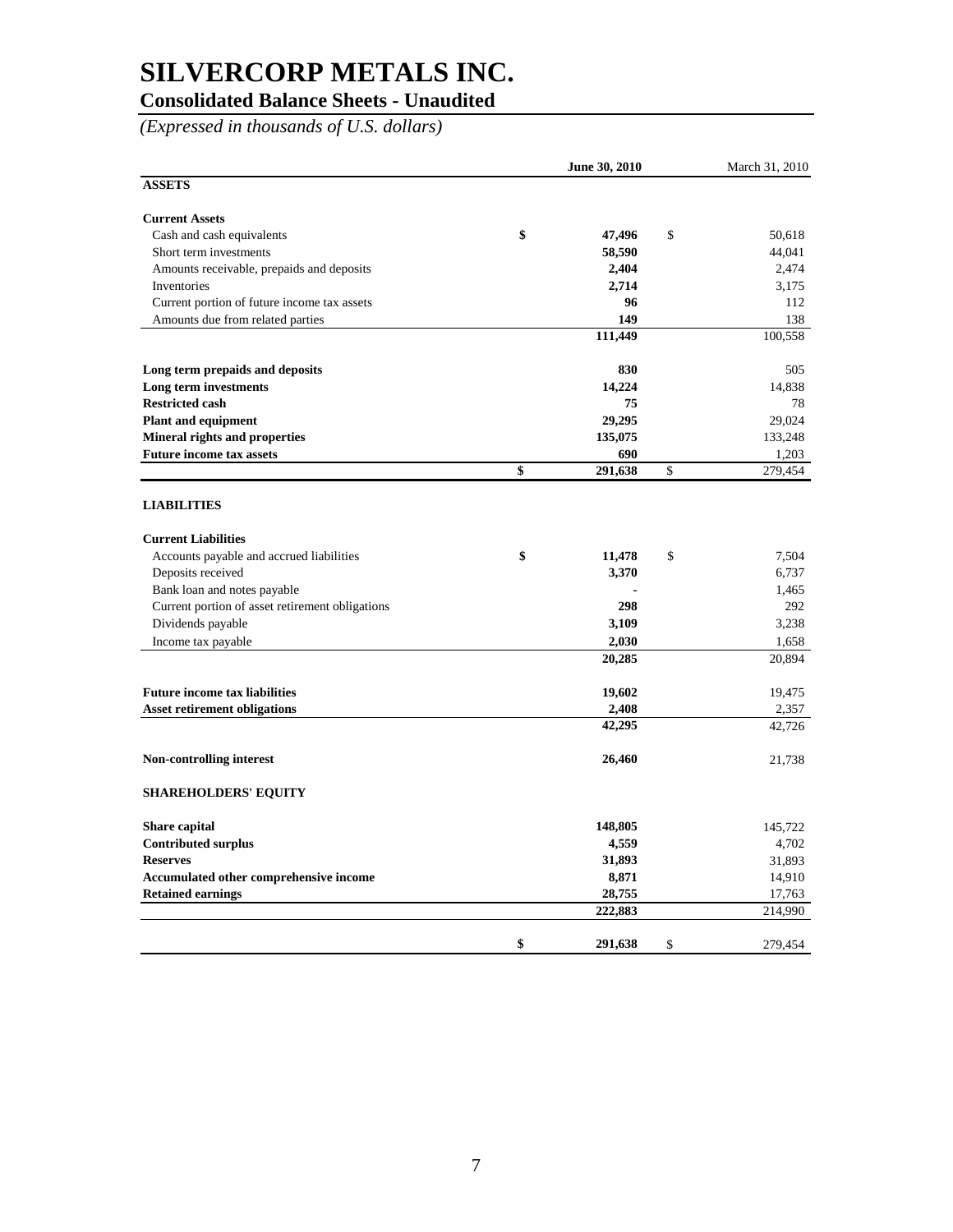### **Consolidated Statements of Operations - Unaudited**

*(Expressed in thousands of U.S. dollars, except for per share figures)*

|                                                         |                         | Three months ended June 30,     |              |  |
|---------------------------------------------------------|-------------------------|---------------------------------|--------------|--|
|                                                         |                         | 2010                            | 2009         |  |
|                                                         |                         |                                 |              |  |
| <b>Sales</b>                                            | \$                      | 36,729<br>\$                    | 22,571       |  |
| <b>Cost of sales</b>                                    |                         | 8,664                           | 4,972        |  |
| <b>Amortization and depletion</b>                       |                         | 1,527                           | 929          |  |
|                                                         |                         | 10,191                          | 5,901        |  |
| <b>Gross profit</b>                                     |                         | 26,538                          | 16,670       |  |
|                                                         |                         |                                 |              |  |
| <b>Expenses</b>                                         |                         |                                 |              |  |
| Accretion of asset retirement obligations               |                         | 40                              | 30           |  |
| Amortization                                            |                         | 144                             | 202          |  |
| Foreign exchange gain                                   |                         | (544)                           | (1,516)      |  |
| General exploration and property investigation expenses |                         | 1,325                           | 2,307        |  |
| Impairment charges and bad debt                         |                         |                                 | 777          |  |
| Investor relations                                      |                         | 85                              | 71           |  |
| General and administrative                              |                         | 4,224                           | 2,725        |  |
| Professional fees                                       |                         | 237<br>5,511                    | 575<br>5,171 |  |
|                                                         |                         | 21,027                          | 11,499       |  |
| Other income and expenses                               |                         |                                 |              |  |
| Equity loss on investment in NUX                        |                         | (38)                            | (82)         |  |
| Gain on disposal of mineral rights and properties       |                         | 537                             |              |  |
| Loss on disposal of plant and equipment                 |                         |                                 | (256)        |  |
| Interest expenses                                       |                         | (20)                            | (7)          |  |
| Loss on held-for-trading securities                     |                         | (49)                            |              |  |
| Interest income                                         |                         | 265                             | 245          |  |
| Other income                                            |                         | 112                             | 160          |  |
|                                                         |                         | 807                             | 60           |  |
|                                                         |                         |                                 |              |  |
| Income before income taxes and non-controlling interest |                         | 21,834                          | 11,559       |  |
| Income tax expense (recovery)                           |                         |                                 |              |  |
| Current                                                 |                         | 2,717                           | 1,578        |  |
| Future                                                  |                         | 535                             | (186)        |  |
|                                                         |                         | 3,252                           | 1,392        |  |
| Income before non-controlling interest                  |                         | 18,582                          | 10,167       |  |
| <b>Non-controlling interest</b>                         |                         | (4,481)                         | (2,680)      |  |
| Net income                                              | \$                      | 14,101<br>-\$                   | 7,487        |  |
| Basic earnings per share                                | \$                      | 0.09<br>\$                      | 0.05         |  |
| Diluted earnings per share                              | $\overline{\mathbf{s}}$ | $\overline{\mathbf{s}}$<br>0.09 | 0.05         |  |
| Weighted Average Number of Shares Outstanding - Basic   |                         | 164,673,791                     | 161,587,001  |  |
| Weighted Average Number of Shares Outstanding - Diluted |                         | 165,563,545                     | 162,915,490  |  |
|                                                         |                         |                                 |              |  |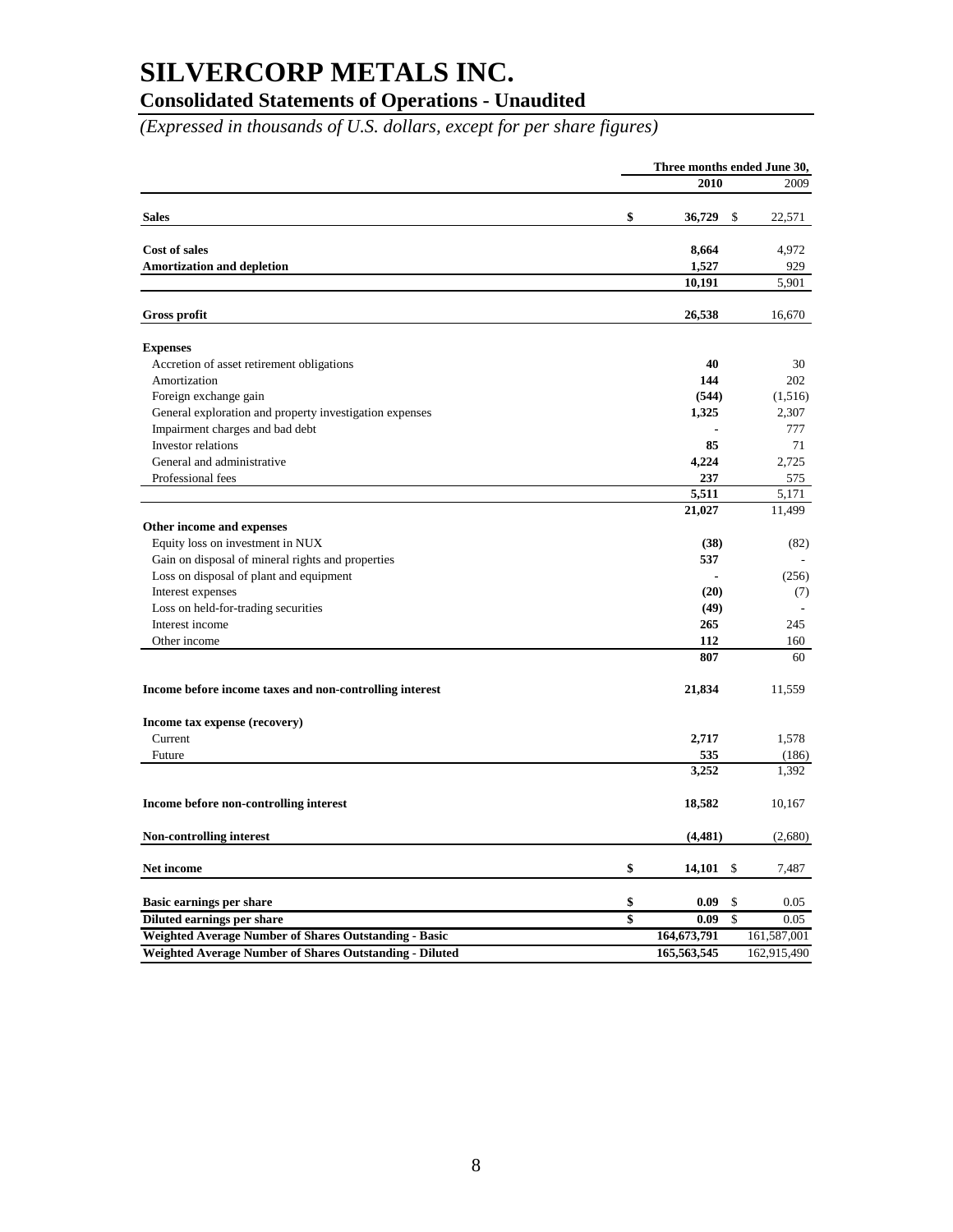### **Consolidated Statements of Cash Flows - Unaudited**

*(Expressed in thousands of U.S. dollars)*

|                                                              | Three months ended June 30, |                |         |
|--------------------------------------------------------------|-----------------------------|----------------|---------|
|                                                              |                             | 2010           | 2009    |
| Cash provided by (used in)                                   |                             |                |         |
| <b>Operating activities</b>                                  |                             |                |         |
| Net income for the period                                    | \$                          | 14,101<br>- \$ | 7,487   |
| Add (deduct) items not affecting cash:                       |                             |                |         |
| Accretion of asset retirement obligations                    |                             | 40             | 30      |
| Amortization and depletion                                   |                             | 1,671          | 1,131   |
| Equity investment loss                                       |                             | 38             | 82      |
| Future income tax expenses (recovery)                        |                             | 535            | (186)   |
| Impairment charges and bad debt                              |                             |                | 777     |
| Loss on held-for-trading securities                          |                             | 49             |         |
| Gain on disposal of mineral properties                       |                             | (537)          |         |
| Loss on disposal of plant and equipment                      |                             |                | 256     |
| Non-controlling interest                                     |                             | 4,481          | 2,680   |
| Stock-based compensation                                     |                             | 780            | 391     |
| Unrealized foreign exchange loss (gain)                      |                             | 327            | (1,516) |
| Changes in non-cash operating working capital                |                             | 1,697          | (747)   |
| Cash provided by operating activities                        |                             | 23,182         | 10,385  |
|                                                              |                             |                |         |
| <b>Investing activities</b>                                  |                             |                |         |
| Mineral rights and properties                                |                             |                |         |
| Acquisition and capital expenditures                         |                             | (5,655)        | (2,173) |
| Proceeds on disposals                                        |                             | 537            |         |
| Plant and equipment                                          |                             |                |         |
| Acquisition                                                  |                             | (783)          | (389)   |
| Net redemption (purchase) of short term investments          |                             | (15,375)       | 4,053   |
| Prepayments to acquire plant and equipment                   |                             | (812)          | (420)   |
| Cash provided by (used in) investing activities              |                             | (22,088)       | 1,071   |
| <b>Financing activities</b>                                  |                             |                |         |
| Advance to related parties, net of repayments received       |                             | (13)           | (21)    |
| Bank loan and notes payable                                  |                             |                |         |
| Proceeds                                                     |                             |                | 2,928   |
| Repayments                                                   |                             | (1, 473)       | (658)   |
| Cash dividends distributed                                   |                             | (3,200)        | (2,770) |
| Capital stock                                                |                             |                |         |
| Proceeds from issuance of common shares                      |                             | 1,188          |         |
| Cash used in financing activities                            |                             | (3, 498)       | (521)   |
|                                                              |                             |                |         |
| Effect of exchange rate changes on cash and cash equivalents |                             | (718)          | 1,339   |
| Increase (decrease) in cash and cash equivalents             |                             | (3,122)        | 12,274  |
|                                                              |                             |                |         |
| Cash and cash equivalents, beginning of period               |                             | 50,618         | 41,470  |
| Cash and cash equivalents, end of period                     | \$                          | 47,496 \$      | 53,744  |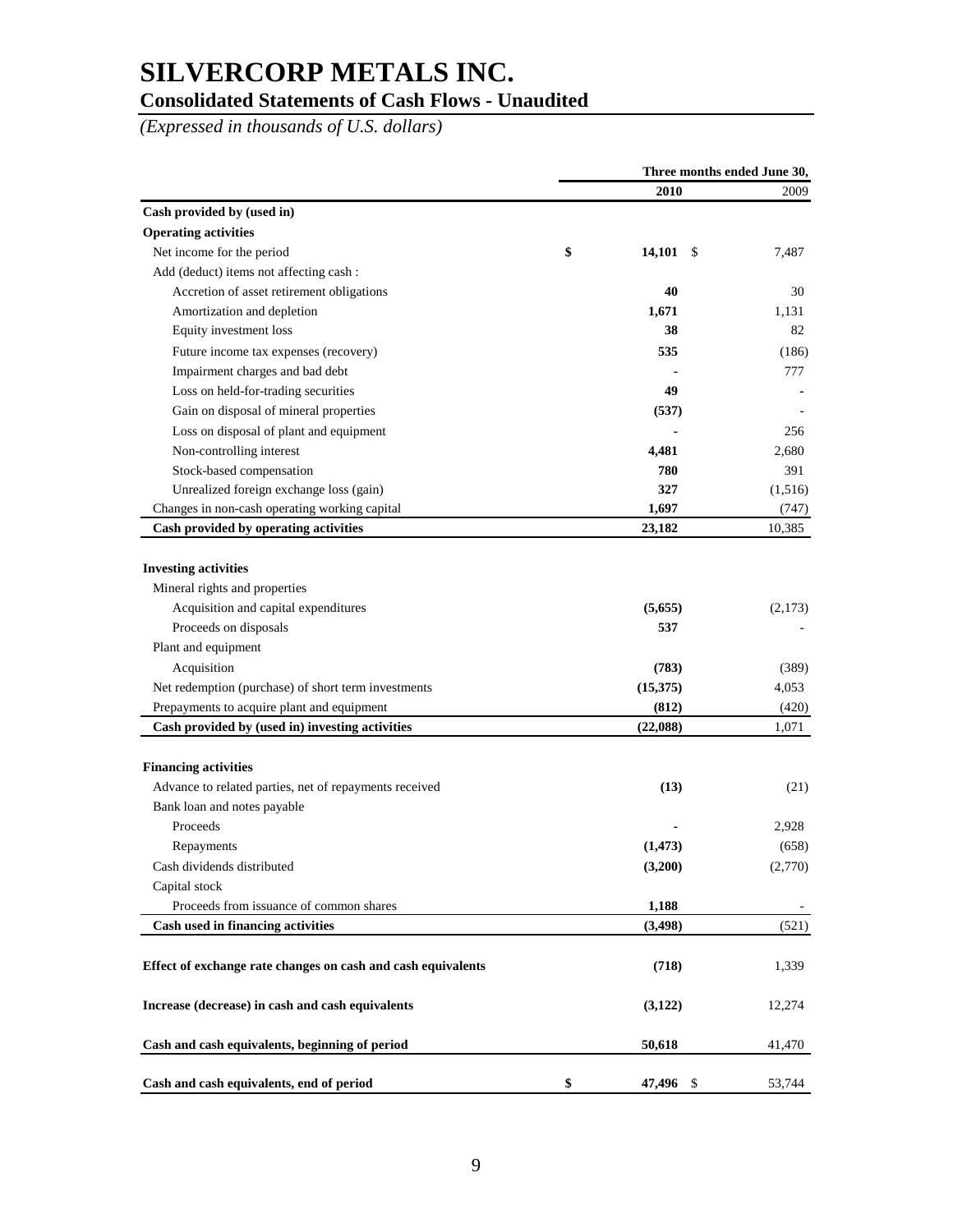### **Mining Data**

*(Expressed in thousands of U.S. dollars, except for mining data figures)*

| YING HPG & LM<br><b>TLP</b><br><b>Total</b><br><b>Production Data</b><br><b>Mine Data</b><br><b>Ore Mined</b> (tonne)<br><b>Direct Smelting Ores</b> (tonne)<br>3,339<br>3,426<br>77<br>10<br>43,852<br>141,556<br><b>Stockpiled Ores</b> (tonne)<br>79,873<br>17,831<br>83,212<br>17,908<br>43,862<br>144,982<br><b>Run of Mine Ore</b> (tonne)<br><b>Direct Smelting Ores</b> (tonne)<br>3,339<br>77<br>10<br>3,426<br><b>Ores Milled</b> (tonne)<br>81,898<br>18,076<br>45,789<br>145,763<br>85,237<br>18,153<br>45,799<br>149,189<br>Mining cost per tonne of ore mined $(\$)$<br>55.10<br>55.23<br>33.59<br>48.61<br>Cash mining cost per tonne of ore mined $(\$)$<br>49.64<br>29.88<br>40.33<br>43.83<br>5.59<br>Non cash mining cost per tonne of ore mined (\$)<br>3.71<br>8.28<br>11.27<br>3.71<br>3.44<br>2.86<br>3.41<br>Unit shipping $costs(\$)$<br>12.84<br>13.88<br>13.62<br>Milling cost per tonne of ore milled $(\$)$<br>13.66<br>11.49<br>11.94<br>Cash milling cost per tonne of ore milled $(\$)$<br>12.03<br>11.96<br>1.36<br>Non cash milling cost per tonne of ore milled (\$)<br>1.62<br>1.92<br>1.68<br><b>Average Production Cost</b><br>5.54<br>Silver (\$ per ounce)<br>3.05<br>7.81<br>3.86<br>163.66<br>460.70<br><b>Gold</b> ( $$per ounce$ )<br>350.15<br>223.89<br>0.29<br><b>Lead</b> ( $$per pound$ )<br>0.16<br>0.33<br>0.21<br><b>Zinc</b> $(\$ per pound)$<br>0.26<br>0.13<br>0.33<br>0.16<br>(6.12)<br>0.08<br>(5.21)<br>Total production cost per ounce of Silver (\$)<br>(5.83)<br>Total cash cost per ounce of Silver (\$)<br>(6.80)<br>(7.56)<br>(1.84)<br>(6.31)<br><b>Total Recovery of the Run of Mine Ores</b><br>91.7<br>Silver $(%$<br>89.5<br>85.1<br>90.9<br>96.4<br>89.8<br>95.2<br><b>Lead</b> $(%$<br>93.7<br>Zinc $(\% )$<br>69.2<br>60.6<br>74.0<br>69.5<br><b>Head Grades of Run of Mine Ores</b><br><b>Silver</b> (gram/tonne)<br>470.5<br>179.1<br>115.8<br>326.3<br><b>Lead</b> $(%$<br>8.1<br>4.8<br>2.7<br>6.1<br>2.8<br>0.7<br>0.9<br>2.0<br>Zinc $(\% )$<br><b>Sales Data</b><br><b>Metal Sales</b><br><b>Silver</b> (in thousands of ounce)<br>1,147<br>91<br>149<br>1,387<br>0.5<br>0.4<br>0.2<br>1.1<br><b>Gold</b> (in thousands of ounce)<br><b>Lead</b> (in thousands of pound)<br>14,230<br>1,784<br>2,789<br>18,803<br>209<br><b>Zinc</b> (in thousands of pound)<br>3,605<br>617<br>4,431<br><b>Metal Sales</b><br>Silver $(\$)$<br>15,956<br>1,272<br>2,080<br>19,308<br>373<br>333<br>Gold(S)<br>157<br>863<br>Lead $(\$)$<br>10,583<br>1,298<br>2,078<br>13,959<br>Zinc $(\$)$<br>2,098<br>138<br>363<br>2,599<br>29,010<br>3,041<br>4,678<br>36,729<br><b>Average Selling Price, Net of Value Added Tax and Smelter Charges</b><br><b>Silver</b> ( $$ per ounce$ )<br>13.91<br>13.91<br>14.00<br>13.92<br>$Gold$ ( $$$ per ounce)<br>745.52<br>878.63<br>825.63<br>806.95<br><b>Lead</b> $(S \text{ per pound})$<br>0.74<br>0.73<br>0.75<br>0.74<br><b>Zinc</b> $(\$ per pound)$<br>0.58<br>0.66<br>0.59<br>0.59 | Q1 Fiscal 2011 | Three months ended June 30, 2010 |  |  |  |  |
|-------------------------------------------------------------------------------------------------------------------------------------------------------------------------------------------------------------------------------------------------------------------------------------------------------------------------------------------------------------------------------------------------------------------------------------------------------------------------------------------------------------------------------------------------------------------------------------------------------------------------------------------------------------------------------------------------------------------------------------------------------------------------------------------------------------------------------------------------------------------------------------------------------------------------------------------------------------------------------------------------------------------------------------------------------------------------------------------------------------------------------------------------------------------------------------------------------------------------------------------------------------------------------------------------------------------------------------------------------------------------------------------------------------------------------------------------------------------------------------------------------------------------------------------------------------------------------------------------------------------------------------------------------------------------------------------------------------------------------------------------------------------------------------------------------------------------------------------------------------------------------------------------------------------------------------------------------------------------------------------------------------------------------------------------------------------------------------------------------------------------------------------------------------------------------------------------------------------------------------------------------------------------------------------------------------------------------------------------------------------------------------------------------------------------------------------------------------------------------------------------------------------------------------------------------------------------------------------------------------------------------------------------------------------------------------------------------------------------------------------------------------------------------------------------------------------------------------------------------------------------------------------------------------------------------------------------------------------------------------------------|----------------|----------------------------------|--|--|--|--|
|                                                                                                                                                                                                                                                                                                                                                                                                                                                                                                                                                                                                                                                                                                                                                                                                                                                                                                                                                                                                                                                                                                                                                                                                                                                                                                                                                                                                                                                                                                                                                                                                                                                                                                                                                                                                                                                                                                                                                                                                                                                                                                                                                                                                                                                                                                                                                                                                                                                                                                                                                                                                                                                                                                                                                                                                                                                                                                                                                                                                 |                |                                  |  |  |  |  |
|                                                                                                                                                                                                                                                                                                                                                                                                                                                                                                                                                                                                                                                                                                                                                                                                                                                                                                                                                                                                                                                                                                                                                                                                                                                                                                                                                                                                                                                                                                                                                                                                                                                                                                                                                                                                                                                                                                                                                                                                                                                                                                                                                                                                                                                                                                                                                                                                                                                                                                                                                                                                                                                                                                                                                                                                                                                                                                                                                                                                 |                |                                  |  |  |  |  |
|                                                                                                                                                                                                                                                                                                                                                                                                                                                                                                                                                                                                                                                                                                                                                                                                                                                                                                                                                                                                                                                                                                                                                                                                                                                                                                                                                                                                                                                                                                                                                                                                                                                                                                                                                                                                                                                                                                                                                                                                                                                                                                                                                                                                                                                                                                                                                                                                                                                                                                                                                                                                                                                                                                                                                                                                                                                                                                                                                                                                 |                |                                  |  |  |  |  |
|                                                                                                                                                                                                                                                                                                                                                                                                                                                                                                                                                                                                                                                                                                                                                                                                                                                                                                                                                                                                                                                                                                                                                                                                                                                                                                                                                                                                                                                                                                                                                                                                                                                                                                                                                                                                                                                                                                                                                                                                                                                                                                                                                                                                                                                                                                                                                                                                                                                                                                                                                                                                                                                                                                                                                                                                                                                                                                                                                                                                 |                |                                  |  |  |  |  |
|                                                                                                                                                                                                                                                                                                                                                                                                                                                                                                                                                                                                                                                                                                                                                                                                                                                                                                                                                                                                                                                                                                                                                                                                                                                                                                                                                                                                                                                                                                                                                                                                                                                                                                                                                                                                                                                                                                                                                                                                                                                                                                                                                                                                                                                                                                                                                                                                                                                                                                                                                                                                                                                                                                                                                                                                                                                                                                                                                                                                 |                |                                  |  |  |  |  |
|                                                                                                                                                                                                                                                                                                                                                                                                                                                                                                                                                                                                                                                                                                                                                                                                                                                                                                                                                                                                                                                                                                                                                                                                                                                                                                                                                                                                                                                                                                                                                                                                                                                                                                                                                                                                                                                                                                                                                                                                                                                                                                                                                                                                                                                                                                                                                                                                                                                                                                                                                                                                                                                                                                                                                                                                                                                                                                                                                                                                 |                |                                  |  |  |  |  |
|                                                                                                                                                                                                                                                                                                                                                                                                                                                                                                                                                                                                                                                                                                                                                                                                                                                                                                                                                                                                                                                                                                                                                                                                                                                                                                                                                                                                                                                                                                                                                                                                                                                                                                                                                                                                                                                                                                                                                                                                                                                                                                                                                                                                                                                                                                                                                                                                                                                                                                                                                                                                                                                                                                                                                                                                                                                                                                                                                                                                 |                |                                  |  |  |  |  |
|                                                                                                                                                                                                                                                                                                                                                                                                                                                                                                                                                                                                                                                                                                                                                                                                                                                                                                                                                                                                                                                                                                                                                                                                                                                                                                                                                                                                                                                                                                                                                                                                                                                                                                                                                                                                                                                                                                                                                                                                                                                                                                                                                                                                                                                                                                                                                                                                                                                                                                                                                                                                                                                                                                                                                                                                                                                                                                                                                                                                 |                |                                  |  |  |  |  |
|                                                                                                                                                                                                                                                                                                                                                                                                                                                                                                                                                                                                                                                                                                                                                                                                                                                                                                                                                                                                                                                                                                                                                                                                                                                                                                                                                                                                                                                                                                                                                                                                                                                                                                                                                                                                                                                                                                                                                                                                                                                                                                                                                                                                                                                                                                                                                                                                                                                                                                                                                                                                                                                                                                                                                                                                                                                                                                                                                                                                 |                |                                  |  |  |  |  |
|                                                                                                                                                                                                                                                                                                                                                                                                                                                                                                                                                                                                                                                                                                                                                                                                                                                                                                                                                                                                                                                                                                                                                                                                                                                                                                                                                                                                                                                                                                                                                                                                                                                                                                                                                                                                                                                                                                                                                                                                                                                                                                                                                                                                                                                                                                                                                                                                                                                                                                                                                                                                                                                                                                                                                                                                                                                                                                                                                                                                 |                |                                  |  |  |  |  |
|                                                                                                                                                                                                                                                                                                                                                                                                                                                                                                                                                                                                                                                                                                                                                                                                                                                                                                                                                                                                                                                                                                                                                                                                                                                                                                                                                                                                                                                                                                                                                                                                                                                                                                                                                                                                                                                                                                                                                                                                                                                                                                                                                                                                                                                                                                                                                                                                                                                                                                                                                                                                                                                                                                                                                                                                                                                                                                                                                                                                 |                |                                  |  |  |  |  |
|                                                                                                                                                                                                                                                                                                                                                                                                                                                                                                                                                                                                                                                                                                                                                                                                                                                                                                                                                                                                                                                                                                                                                                                                                                                                                                                                                                                                                                                                                                                                                                                                                                                                                                                                                                                                                                                                                                                                                                                                                                                                                                                                                                                                                                                                                                                                                                                                                                                                                                                                                                                                                                                                                                                                                                                                                                                                                                                                                                                                 |                |                                  |  |  |  |  |
|                                                                                                                                                                                                                                                                                                                                                                                                                                                                                                                                                                                                                                                                                                                                                                                                                                                                                                                                                                                                                                                                                                                                                                                                                                                                                                                                                                                                                                                                                                                                                                                                                                                                                                                                                                                                                                                                                                                                                                                                                                                                                                                                                                                                                                                                                                                                                                                                                                                                                                                                                                                                                                                                                                                                                                                                                                                                                                                                                                                                 |                |                                  |  |  |  |  |
|                                                                                                                                                                                                                                                                                                                                                                                                                                                                                                                                                                                                                                                                                                                                                                                                                                                                                                                                                                                                                                                                                                                                                                                                                                                                                                                                                                                                                                                                                                                                                                                                                                                                                                                                                                                                                                                                                                                                                                                                                                                                                                                                                                                                                                                                                                                                                                                                                                                                                                                                                                                                                                                                                                                                                                                                                                                                                                                                                                                                 |                |                                  |  |  |  |  |
|                                                                                                                                                                                                                                                                                                                                                                                                                                                                                                                                                                                                                                                                                                                                                                                                                                                                                                                                                                                                                                                                                                                                                                                                                                                                                                                                                                                                                                                                                                                                                                                                                                                                                                                                                                                                                                                                                                                                                                                                                                                                                                                                                                                                                                                                                                                                                                                                                                                                                                                                                                                                                                                                                                                                                                                                                                                                                                                                                                                                 |                |                                  |  |  |  |  |
|                                                                                                                                                                                                                                                                                                                                                                                                                                                                                                                                                                                                                                                                                                                                                                                                                                                                                                                                                                                                                                                                                                                                                                                                                                                                                                                                                                                                                                                                                                                                                                                                                                                                                                                                                                                                                                                                                                                                                                                                                                                                                                                                                                                                                                                                                                                                                                                                                                                                                                                                                                                                                                                                                                                                                                                                                                                                                                                                                                                                 |                |                                  |  |  |  |  |
|                                                                                                                                                                                                                                                                                                                                                                                                                                                                                                                                                                                                                                                                                                                                                                                                                                                                                                                                                                                                                                                                                                                                                                                                                                                                                                                                                                                                                                                                                                                                                                                                                                                                                                                                                                                                                                                                                                                                                                                                                                                                                                                                                                                                                                                                                                                                                                                                                                                                                                                                                                                                                                                                                                                                                                                                                                                                                                                                                                                                 |                |                                  |  |  |  |  |
|                                                                                                                                                                                                                                                                                                                                                                                                                                                                                                                                                                                                                                                                                                                                                                                                                                                                                                                                                                                                                                                                                                                                                                                                                                                                                                                                                                                                                                                                                                                                                                                                                                                                                                                                                                                                                                                                                                                                                                                                                                                                                                                                                                                                                                                                                                                                                                                                                                                                                                                                                                                                                                                                                                                                                                                                                                                                                                                                                                                                 |                |                                  |  |  |  |  |
|                                                                                                                                                                                                                                                                                                                                                                                                                                                                                                                                                                                                                                                                                                                                                                                                                                                                                                                                                                                                                                                                                                                                                                                                                                                                                                                                                                                                                                                                                                                                                                                                                                                                                                                                                                                                                                                                                                                                                                                                                                                                                                                                                                                                                                                                                                                                                                                                                                                                                                                                                                                                                                                                                                                                                                                                                                                                                                                                                                                                 |                |                                  |  |  |  |  |
|                                                                                                                                                                                                                                                                                                                                                                                                                                                                                                                                                                                                                                                                                                                                                                                                                                                                                                                                                                                                                                                                                                                                                                                                                                                                                                                                                                                                                                                                                                                                                                                                                                                                                                                                                                                                                                                                                                                                                                                                                                                                                                                                                                                                                                                                                                                                                                                                                                                                                                                                                                                                                                                                                                                                                                                                                                                                                                                                                                                                 |                |                                  |  |  |  |  |
|                                                                                                                                                                                                                                                                                                                                                                                                                                                                                                                                                                                                                                                                                                                                                                                                                                                                                                                                                                                                                                                                                                                                                                                                                                                                                                                                                                                                                                                                                                                                                                                                                                                                                                                                                                                                                                                                                                                                                                                                                                                                                                                                                                                                                                                                                                                                                                                                                                                                                                                                                                                                                                                                                                                                                                                                                                                                                                                                                                                                 |                |                                  |  |  |  |  |
|                                                                                                                                                                                                                                                                                                                                                                                                                                                                                                                                                                                                                                                                                                                                                                                                                                                                                                                                                                                                                                                                                                                                                                                                                                                                                                                                                                                                                                                                                                                                                                                                                                                                                                                                                                                                                                                                                                                                                                                                                                                                                                                                                                                                                                                                                                                                                                                                                                                                                                                                                                                                                                                                                                                                                                                                                                                                                                                                                                                                 |                |                                  |  |  |  |  |
|                                                                                                                                                                                                                                                                                                                                                                                                                                                                                                                                                                                                                                                                                                                                                                                                                                                                                                                                                                                                                                                                                                                                                                                                                                                                                                                                                                                                                                                                                                                                                                                                                                                                                                                                                                                                                                                                                                                                                                                                                                                                                                                                                                                                                                                                                                                                                                                                                                                                                                                                                                                                                                                                                                                                                                                                                                                                                                                                                                                                 |                |                                  |  |  |  |  |
|                                                                                                                                                                                                                                                                                                                                                                                                                                                                                                                                                                                                                                                                                                                                                                                                                                                                                                                                                                                                                                                                                                                                                                                                                                                                                                                                                                                                                                                                                                                                                                                                                                                                                                                                                                                                                                                                                                                                                                                                                                                                                                                                                                                                                                                                                                                                                                                                                                                                                                                                                                                                                                                                                                                                                                                                                                                                                                                                                                                                 |                |                                  |  |  |  |  |
|                                                                                                                                                                                                                                                                                                                                                                                                                                                                                                                                                                                                                                                                                                                                                                                                                                                                                                                                                                                                                                                                                                                                                                                                                                                                                                                                                                                                                                                                                                                                                                                                                                                                                                                                                                                                                                                                                                                                                                                                                                                                                                                                                                                                                                                                                                                                                                                                                                                                                                                                                                                                                                                                                                                                                                                                                                                                                                                                                                                                 |                |                                  |  |  |  |  |
|                                                                                                                                                                                                                                                                                                                                                                                                                                                                                                                                                                                                                                                                                                                                                                                                                                                                                                                                                                                                                                                                                                                                                                                                                                                                                                                                                                                                                                                                                                                                                                                                                                                                                                                                                                                                                                                                                                                                                                                                                                                                                                                                                                                                                                                                                                                                                                                                                                                                                                                                                                                                                                                                                                                                                                                                                                                                                                                                                                                                 |                |                                  |  |  |  |  |
|                                                                                                                                                                                                                                                                                                                                                                                                                                                                                                                                                                                                                                                                                                                                                                                                                                                                                                                                                                                                                                                                                                                                                                                                                                                                                                                                                                                                                                                                                                                                                                                                                                                                                                                                                                                                                                                                                                                                                                                                                                                                                                                                                                                                                                                                                                                                                                                                                                                                                                                                                                                                                                                                                                                                                                                                                                                                                                                                                                                                 |                |                                  |  |  |  |  |
|                                                                                                                                                                                                                                                                                                                                                                                                                                                                                                                                                                                                                                                                                                                                                                                                                                                                                                                                                                                                                                                                                                                                                                                                                                                                                                                                                                                                                                                                                                                                                                                                                                                                                                                                                                                                                                                                                                                                                                                                                                                                                                                                                                                                                                                                                                                                                                                                                                                                                                                                                                                                                                                                                                                                                                                                                                                                                                                                                                                                 |                |                                  |  |  |  |  |
|                                                                                                                                                                                                                                                                                                                                                                                                                                                                                                                                                                                                                                                                                                                                                                                                                                                                                                                                                                                                                                                                                                                                                                                                                                                                                                                                                                                                                                                                                                                                                                                                                                                                                                                                                                                                                                                                                                                                                                                                                                                                                                                                                                                                                                                                                                                                                                                                                                                                                                                                                                                                                                                                                                                                                                                                                                                                                                                                                                                                 |                |                                  |  |  |  |  |
|                                                                                                                                                                                                                                                                                                                                                                                                                                                                                                                                                                                                                                                                                                                                                                                                                                                                                                                                                                                                                                                                                                                                                                                                                                                                                                                                                                                                                                                                                                                                                                                                                                                                                                                                                                                                                                                                                                                                                                                                                                                                                                                                                                                                                                                                                                                                                                                                                                                                                                                                                                                                                                                                                                                                                                                                                                                                                                                                                                                                 |                |                                  |  |  |  |  |
|                                                                                                                                                                                                                                                                                                                                                                                                                                                                                                                                                                                                                                                                                                                                                                                                                                                                                                                                                                                                                                                                                                                                                                                                                                                                                                                                                                                                                                                                                                                                                                                                                                                                                                                                                                                                                                                                                                                                                                                                                                                                                                                                                                                                                                                                                                                                                                                                                                                                                                                                                                                                                                                                                                                                                                                                                                                                                                                                                                                                 |                |                                  |  |  |  |  |
|                                                                                                                                                                                                                                                                                                                                                                                                                                                                                                                                                                                                                                                                                                                                                                                                                                                                                                                                                                                                                                                                                                                                                                                                                                                                                                                                                                                                                                                                                                                                                                                                                                                                                                                                                                                                                                                                                                                                                                                                                                                                                                                                                                                                                                                                                                                                                                                                                                                                                                                                                                                                                                                                                                                                                                                                                                                                                                                                                                                                 |                |                                  |  |  |  |  |
|                                                                                                                                                                                                                                                                                                                                                                                                                                                                                                                                                                                                                                                                                                                                                                                                                                                                                                                                                                                                                                                                                                                                                                                                                                                                                                                                                                                                                                                                                                                                                                                                                                                                                                                                                                                                                                                                                                                                                                                                                                                                                                                                                                                                                                                                                                                                                                                                                                                                                                                                                                                                                                                                                                                                                                                                                                                                                                                                                                                                 |                |                                  |  |  |  |  |
|                                                                                                                                                                                                                                                                                                                                                                                                                                                                                                                                                                                                                                                                                                                                                                                                                                                                                                                                                                                                                                                                                                                                                                                                                                                                                                                                                                                                                                                                                                                                                                                                                                                                                                                                                                                                                                                                                                                                                                                                                                                                                                                                                                                                                                                                                                                                                                                                                                                                                                                                                                                                                                                                                                                                                                                                                                                                                                                                                                                                 |                |                                  |  |  |  |  |
|                                                                                                                                                                                                                                                                                                                                                                                                                                                                                                                                                                                                                                                                                                                                                                                                                                                                                                                                                                                                                                                                                                                                                                                                                                                                                                                                                                                                                                                                                                                                                                                                                                                                                                                                                                                                                                                                                                                                                                                                                                                                                                                                                                                                                                                                                                                                                                                                                                                                                                                                                                                                                                                                                                                                                                                                                                                                                                                                                                                                 |                |                                  |  |  |  |  |
|                                                                                                                                                                                                                                                                                                                                                                                                                                                                                                                                                                                                                                                                                                                                                                                                                                                                                                                                                                                                                                                                                                                                                                                                                                                                                                                                                                                                                                                                                                                                                                                                                                                                                                                                                                                                                                                                                                                                                                                                                                                                                                                                                                                                                                                                                                                                                                                                                                                                                                                                                                                                                                                                                                                                                                                                                                                                                                                                                                                                 |                |                                  |  |  |  |  |
|                                                                                                                                                                                                                                                                                                                                                                                                                                                                                                                                                                                                                                                                                                                                                                                                                                                                                                                                                                                                                                                                                                                                                                                                                                                                                                                                                                                                                                                                                                                                                                                                                                                                                                                                                                                                                                                                                                                                                                                                                                                                                                                                                                                                                                                                                                                                                                                                                                                                                                                                                                                                                                                                                                                                                                                                                                                                                                                                                                                                 |                |                                  |  |  |  |  |
|                                                                                                                                                                                                                                                                                                                                                                                                                                                                                                                                                                                                                                                                                                                                                                                                                                                                                                                                                                                                                                                                                                                                                                                                                                                                                                                                                                                                                                                                                                                                                                                                                                                                                                                                                                                                                                                                                                                                                                                                                                                                                                                                                                                                                                                                                                                                                                                                                                                                                                                                                                                                                                                                                                                                                                                                                                                                                                                                                                                                 |                |                                  |  |  |  |  |
|                                                                                                                                                                                                                                                                                                                                                                                                                                                                                                                                                                                                                                                                                                                                                                                                                                                                                                                                                                                                                                                                                                                                                                                                                                                                                                                                                                                                                                                                                                                                                                                                                                                                                                                                                                                                                                                                                                                                                                                                                                                                                                                                                                                                                                                                                                                                                                                                                                                                                                                                                                                                                                                                                                                                                                                                                                                                                                                                                                                                 |                |                                  |  |  |  |  |
|                                                                                                                                                                                                                                                                                                                                                                                                                                                                                                                                                                                                                                                                                                                                                                                                                                                                                                                                                                                                                                                                                                                                                                                                                                                                                                                                                                                                                                                                                                                                                                                                                                                                                                                                                                                                                                                                                                                                                                                                                                                                                                                                                                                                                                                                                                                                                                                                                                                                                                                                                                                                                                                                                                                                                                                                                                                                                                                                                                                                 |                |                                  |  |  |  |  |
|                                                                                                                                                                                                                                                                                                                                                                                                                                                                                                                                                                                                                                                                                                                                                                                                                                                                                                                                                                                                                                                                                                                                                                                                                                                                                                                                                                                                                                                                                                                                                                                                                                                                                                                                                                                                                                                                                                                                                                                                                                                                                                                                                                                                                                                                                                                                                                                                                                                                                                                                                                                                                                                                                                                                                                                                                                                                                                                                                                                                 |                |                                  |  |  |  |  |
|                                                                                                                                                                                                                                                                                                                                                                                                                                                                                                                                                                                                                                                                                                                                                                                                                                                                                                                                                                                                                                                                                                                                                                                                                                                                                                                                                                                                                                                                                                                                                                                                                                                                                                                                                                                                                                                                                                                                                                                                                                                                                                                                                                                                                                                                                                                                                                                                                                                                                                                                                                                                                                                                                                                                                                                                                                                                                                                                                                                                 |                |                                  |  |  |  |  |
|                                                                                                                                                                                                                                                                                                                                                                                                                                                                                                                                                                                                                                                                                                                                                                                                                                                                                                                                                                                                                                                                                                                                                                                                                                                                                                                                                                                                                                                                                                                                                                                                                                                                                                                                                                                                                                                                                                                                                                                                                                                                                                                                                                                                                                                                                                                                                                                                                                                                                                                                                                                                                                                                                                                                                                                                                                                                                                                                                                                                 |                |                                  |  |  |  |  |
|                                                                                                                                                                                                                                                                                                                                                                                                                                                                                                                                                                                                                                                                                                                                                                                                                                                                                                                                                                                                                                                                                                                                                                                                                                                                                                                                                                                                                                                                                                                                                                                                                                                                                                                                                                                                                                                                                                                                                                                                                                                                                                                                                                                                                                                                                                                                                                                                                                                                                                                                                                                                                                                                                                                                                                                                                                                                                                                                                                                                 |                |                                  |  |  |  |  |
|                                                                                                                                                                                                                                                                                                                                                                                                                                                                                                                                                                                                                                                                                                                                                                                                                                                                                                                                                                                                                                                                                                                                                                                                                                                                                                                                                                                                                                                                                                                                                                                                                                                                                                                                                                                                                                                                                                                                                                                                                                                                                                                                                                                                                                                                                                                                                                                                                                                                                                                                                                                                                                                                                                                                                                                                                                                                                                                                                                                                 |                |                                  |  |  |  |  |
|                                                                                                                                                                                                                                                                                                                                                                                                                                                                                                                                                                                                                                                                                                                                                                                                                                                                                                                                                                                                                                                                                                                                                                                                                                                                                                                                                                                                                                                                                                                                                                                                                                                                                                                                                                                                                                                                                                                                                                                                                                                                                                                                                                                                                                                                                                                                                                                                                                                                                                                                                                                                                                                                                                                                                                                                                                                                                                                                                                                                 |                |                                  |  |  |  |  |
|                                                                                                                                                                                                                                                                                                                                                                                                                                                                                                                                                                                                                                                                                                                                                                                                                                                                                                                                                                                                                                                                                                                                                                                                                                                                                                                                                                                                                                                                                                                                                                                                                                                                                                                                                                                                                                                                                                                                                                                                                                                                                                                                                                                                                                                                                                                                                                                                                                                                                                                                                                                                                                                                                                                                                                                                                                                                                                                                                                                                 |                |                                  |  |  |  |  |
|                                                                                                                                                                                                                                                                                                                                                                                                                                                                                                                                                                                                                                                                                                                                                                                                                                                                                                                                                                                                                                                                                                                                                                                                                                                                                                                                                                                                                                                                                                                                                                                                                                                                                                                                                                                                                                                                                                                                                                                                                                                                                                                                                                                                                                                                                                                                                                                                                                                                                                                                                                                                                                                                                                                                                                                                                                                                                                                                                                                                 |                |                                  |  |  |  |  |
|                                                                                                                                                                                                                                                                                                                                                                                                                                                                                                                                                                                                                                                                                                                                                                                                                                                                                                                                                                                                                                                                                                                                                                                                                                                                                                                                                                                                                                                                                                                                                                                                                                                                                                                                                                                                                                                                                                                                                                                                                                                                                                                                                                                                                                                                                                                                                                                                                                                                                                                                                                                                                                                                                                                                                                                                                                                                                                                                                                                                 |                |                                  |  |  |  |  |
|                                                                                                                                                                                                                                                                                                                                                                                                                                                                                                                                                                                                                                                                                                                                                                                                                                                                                                                                                                                                                                                                                                                                                                                                                                                                                                                                                                                                                                                                                                                                                                                                                                                                                                                                                                                                                                                                                                                                                                                                                                                                                                                                                                                                                                                                                                                                                                                                                                                                                                                                                                                                                                                                                                                                                                                                                                                                                                                                                                                                 |                |                                  |  |  |  |  |
|                                                                                                                                                                                                                                                                                                                                                                                                                                                                                                                                                                                                                                                                                                                                                                                                                                                                                                                                                                                                                                                                                                                                                                                                                                                                                                                                                                                                                                                                                                                                                                                                                                                                                                                                                                                                                                                                                                                                                                                                                                                                                                                                                                                                                                                                                                                                                                                                                                                                                                                                                                                                                                                                                                                                                                                                                                                                                                                                                                                                 |                |                                  |  |  |  |  |
|                                                                                                                                                                                                                                                                                                                                                                                                                                                                                                                                                                                                                                                                                                                                                                                                                                                                                                                                                                                                                                                                                                                                                                                                                                                                                                                                                                                                                                                                                                                                                                                                                                                                                                                                                                                                                                                                                                                                                                                                                                                                                                                                                                                                                                                                                                                                                                                                                                                                                                                                                                                                                                                                                                                                                                                                                                                                                                                                                                                                 |                |                                  |  |  |  |  |